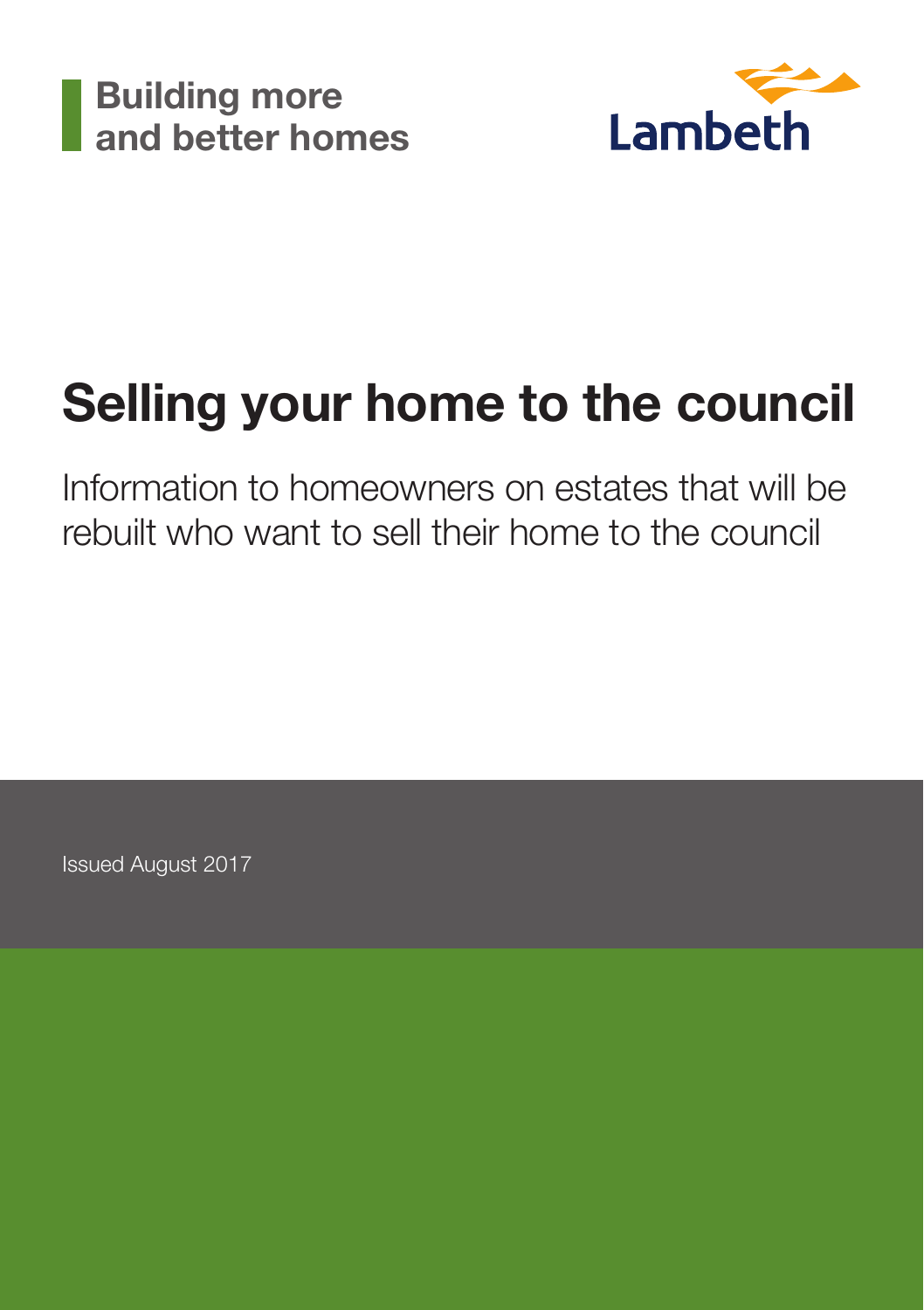## **Who is this leaflet for?**

As part of the decision to rebuild your estate to provide better homes for current residents and more new homes to help tackle Lambeth's housing crisis, we made a commitment to enable communities to stay together.

We also want to give residents living on estates that will be rebuilt all the information and support that they need to make the best choices about their and their families' futures. As a part of this, we have published a set of 'Key Guarantees'. These mean that:

- Every council tenant will be able to move to a brand-new home at council rent levels
- Affordable options will be provided to enable resident homeowners to stay on the estate
- All secure tenants and homeowners will be able to be involved in shaping the masterplan for each new estate

However, we understand that personal circumstances can lead to some homeowners wanting to sell their homes to the council before the rebuilding of the estate starts. This leaflet explains how to do this if you are a resident or a nonresident homeowner. It includes important information for you to think about before making the decision if selling your home to the council is the right course of action for you.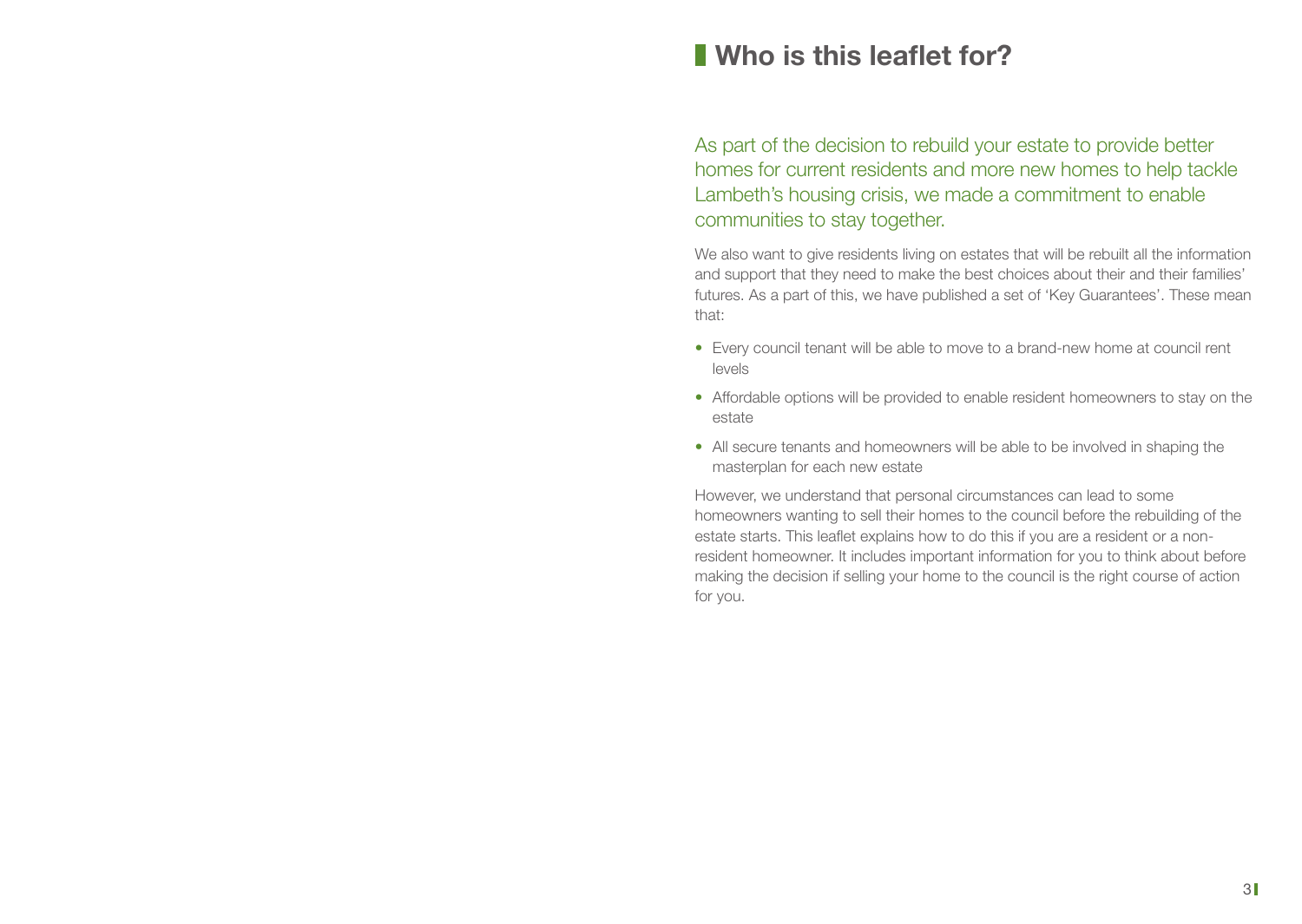## **I** When can I sell my home to the council? **Want to move away from the estate – how**

#### Each estate will be at a slightly different point in the rebuilding programme and it is this programme that will inform when the council will actively seek to discuss your future housing arrangements with you.

If you are a resident homeowner who wishes to move away from the estate or a non-resident homeowner then in the early stages of the rebuilding programme, it is up to you to approach us to say that you want to sell your home to the council. In these cases, we will be looking for you to provide evidence that you need an early sale so we can prioritise resources. Where it is agreed that we will buy your home, then we will work with you to find the most convenient timescales.

In the later stages of the rebuilding programme, then the council and Homes for Lambeth will be actively seeking to buy homeowners homes or, if you are a resident homeowner who wants to stay on their estate, agree on a swap of the value of their home into a share of a newly-built home. These agreements will need to fit with the phasing of the rebuilding of your estate.

You can find more details about the options for homeowners to stay living on their estates at: http://estateregeneration.lambeth.gov.uk/homeownership

# **is the value of my home agreed upon?**

We will arrange a survey of your property in order to obtain a valuation. We will do this by using an independent valuer who is registered with the Royal Institute of Chartered Surveyors (RICS). The valuation will also be carried out in accordance with the RICS Valuation Global Standards 2017'; this is commonly known as the 'Red Book'.

The valuation figure will be calculated using comparisons with sales of similar properties in a similar location as if there was no plan to rebuild the estate - any effect the future rebuilding may have on the value will be disregarded. When we receive the valuation report, we will write to you, making you an offer to buy your property at the value determined by the independent valuer. If you accept this offer we can start the purchase process.

If you do not agree with this valuation you can also arrange for your own valuation to be undertaken. Your valuer will need to be a RICS Registered Valuer and have knowledge of local market conditions. They will also need to undertake your valuation on the same 'Red Book' basis as the independent valuer appointed by the Council.

You can find information on local RICS Registered Valuers by going to the link below and entering your postcode.

#### https://www.ricsfirms.com/

If you don't have access to the internet please visit your estate's engagement hub and they will be able to carry out the search for you. Our advice would be to contact more than one company for a quotation. This information is provided by the Royal Institute of Chartered Surveyors and we can't recommend a surveyor for you. Please do not agree to use a surveyor until you have checked and agreed the fees with us. The fee should include for carrying out the valuation and providing a report, and the hourly rate for negotiation.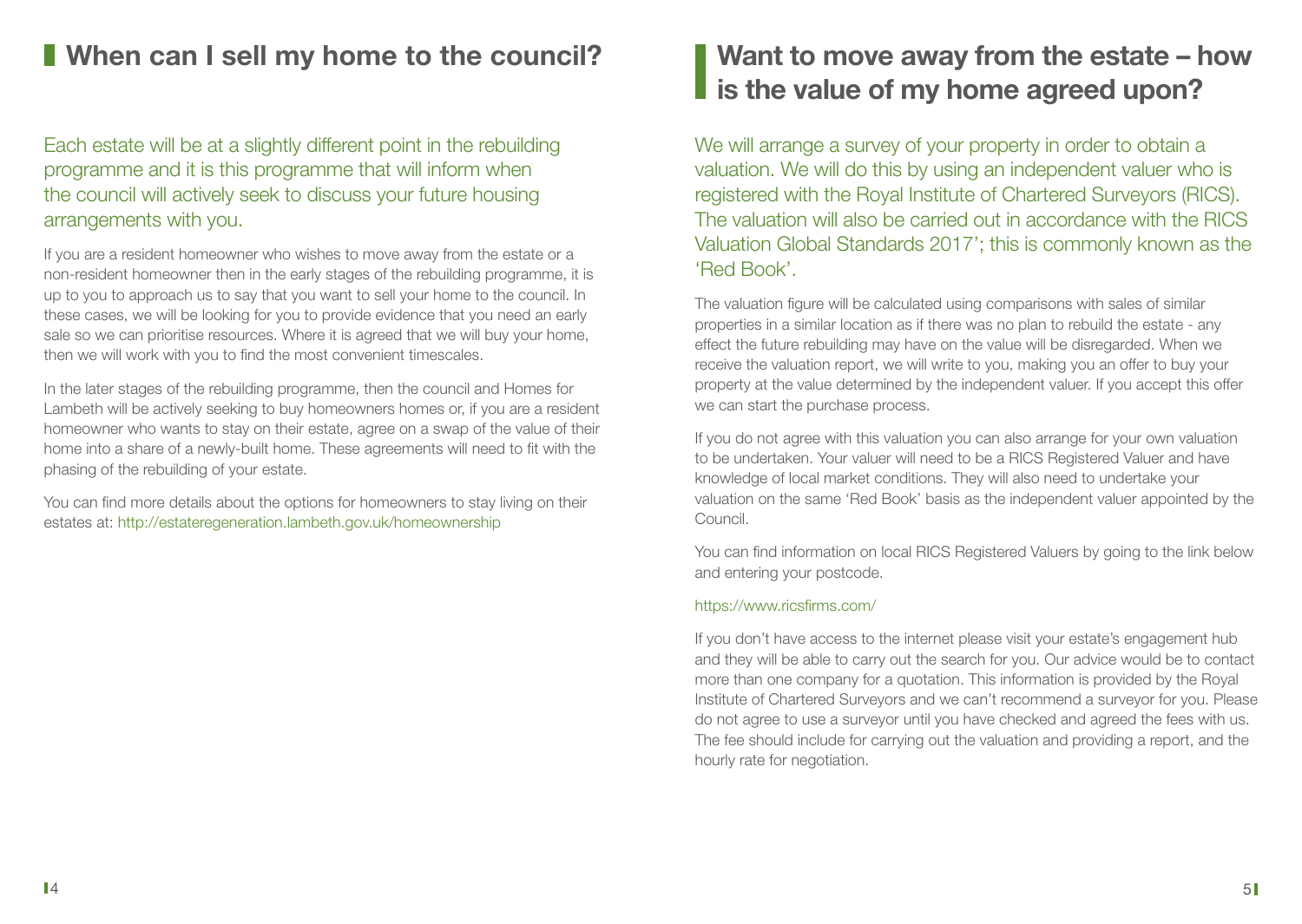The two surveyors will exchange their valuation reports including the comparable transactions they have used, and seek to agree the valuation. If they are unable to agree, we will reissue a revised offer if the discussions between the surveyors has affected the valuation.

**Please note that we will only refund reasonable costs for your valuation when you provide the report. Based on the refunds we have paid to date we believe a reasonable fee is around £500 for the valuation report and an hourly rate of £150 if negotiations are needed. It is your choice as to which Registered Valuer you appoint, but if their fees are higher than what we believe to be reasonable we will not refund the full fee. Also, as each home and situation is unique we will only deal with you and your Registered Valuer on an individual basis. This is to make sure that when considering the valuation proper attention can be paid to the individual circumstances.** 

We are aware that homeowners on regeneration estates have been contacted directly by firms offering their services to represent homeowners in their dealings with the council. These firms have no connection with the council, no agreed working arrangements and no agreed fee or scope of services.

We can only buy your home if you are able to give us vacant possession. This means that you will have to make your own arrangements for moving your household into another home, or for rehousing your tenants if you are letting your property. We cannot accept any responsibility for rehousing anyone remaining at the property.

## **Will Homes for Lambeth pay my legal fees?**

When the value of your property has been agreed, and when we have agreed a time for the purchase of your home, we will pass instructions to our legal services team to complete the purchase process. At this point, you will need to appoint a solicitor to act on your behalf.

You can find information on solicitors who could act for you on the link below: http://solicitors.lawsociety.org.uk/

If you don't have access to the internet please visit your estate's engagement hub and they will be able to carry out the search for you. This information is provided by the Law Society and we can't recommend a solicitor for you.

Our advice would be to contact more than one solicitor for a quotation. When seeking estimates, check that they have experience of property conveyancing, and have capacity to work for you at that time. It is probably worth explaining to them that the council will be buying a property that we have some familiarity with and that less work may be required of them than they normally expect. Most solicitors will quote a fee for conveyancing and then list extra costs that will be incurred. It is important that the fee quotation includes these fees. Please do not agree to use a solicitor until you have checked and agreed the fees with us.

**Please note that we will only refund reasonable costs for your solicitor. Based on the refunds we have paid to date we believe a reasonable fee is around £850 not including VAT. It is your choice which solicitor you use, but if their fees are higher than what we believe to be reasonable we will not refund the full fee. Also, as each home and situation is unique we will only deal with you and your solicitor on an individual basis. This is to make sure that proper attention can be paid to your individual circumstances.**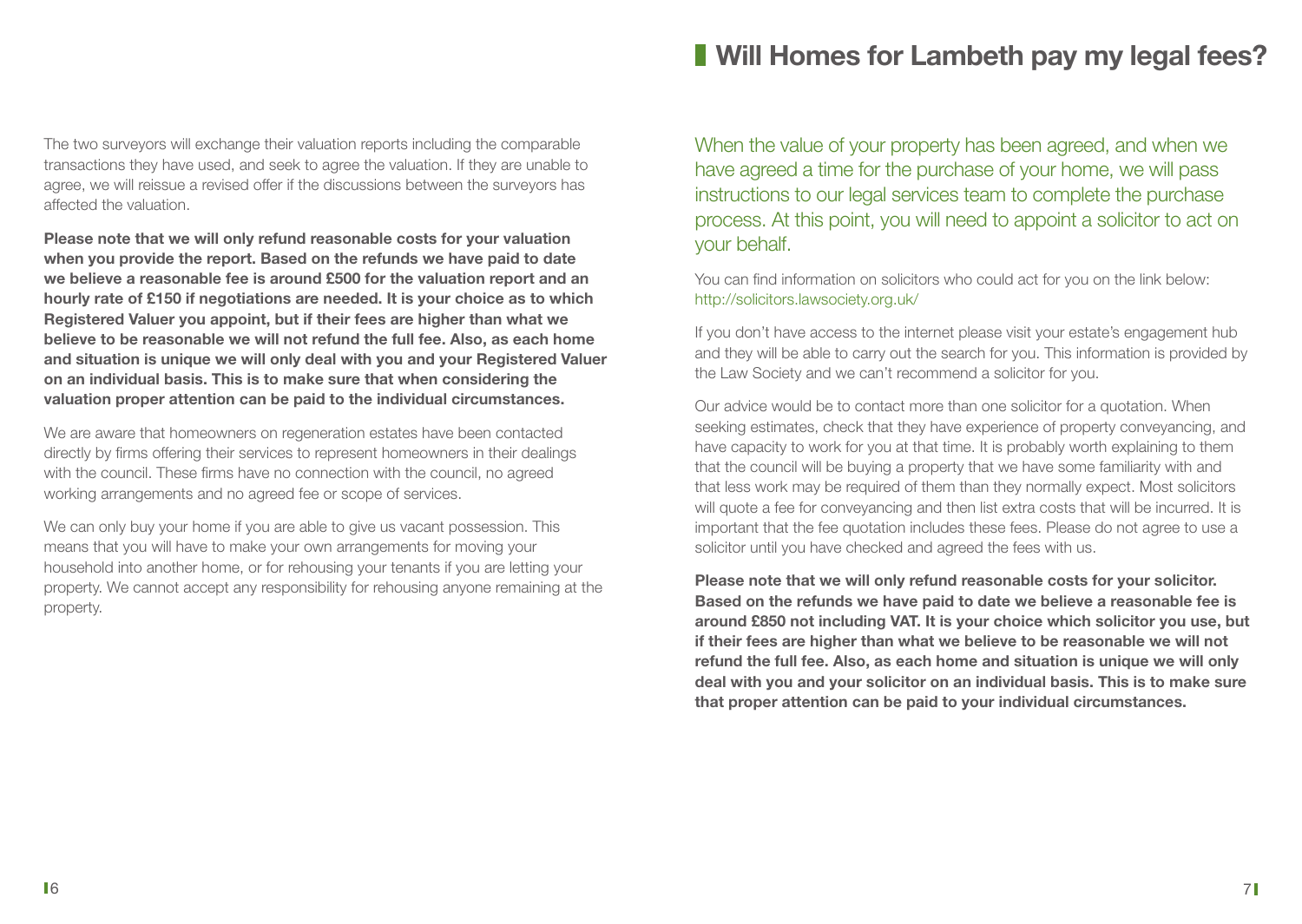## **Do I get any compensation?**

#### **Home Loss or Basic Loss**

In addition to purchasing the property at market value homeowners are eligible for a home loss payment if they are a resident homeowner and a basic loss payment if they are a non-resident homeowner. The home loss payment is calculated as 10% of the purchase price up to a maximum amount of £58,000. The basic loss payment is calculated as 7.5% of the purchase price up to a maximum of £75,000.

#### **Disturbance**

Compensation is also payable for costs incurred by resident homeowners. This disturbance compensation can include such items as:-

- Reimbursement of valuation costs, or a contribution towards them, if costs are greater than we consider to be reasonable.
- Reimbursement of solicitor's costs, or a contribution towards them if costs are greater than we consider to be reasonable.

Disturbance compensation also includes for reimbursement of other payments that resident homeowners incured as a result of having to move home. You must provide evidence and explanation for any claim.

#### **Examples include:**

- removal expenses
- legal fees from buying a replacement property within one year
- stamp duty land tax payable because of buying a replacement property within one year
- surveyors' fees for buying a replacement property within one year
- surveyors' fees and costs associated with the transfer of an existing mortgage or raising a new one within one year
- altering soft furnishings and moveable fittings and fixtures to fit your new home within one year
- special adaptations to the replacement property
- disconnection of services telephone, electricity, etc, and reconnection for your new purchased home within one year
- forwarding of post (for a twelve month period)
- incidental costs of purchasing a replacement property within one year;

#### **Some payments can be made direct.**

For the most part, the right to disturbance compensation is restricted to resident homeowners. There is, however, a limited right for investment owners to recover incidental charges or expenses incurred in acquiring, within a period of one year, a replacement investment property in the United Kingdom.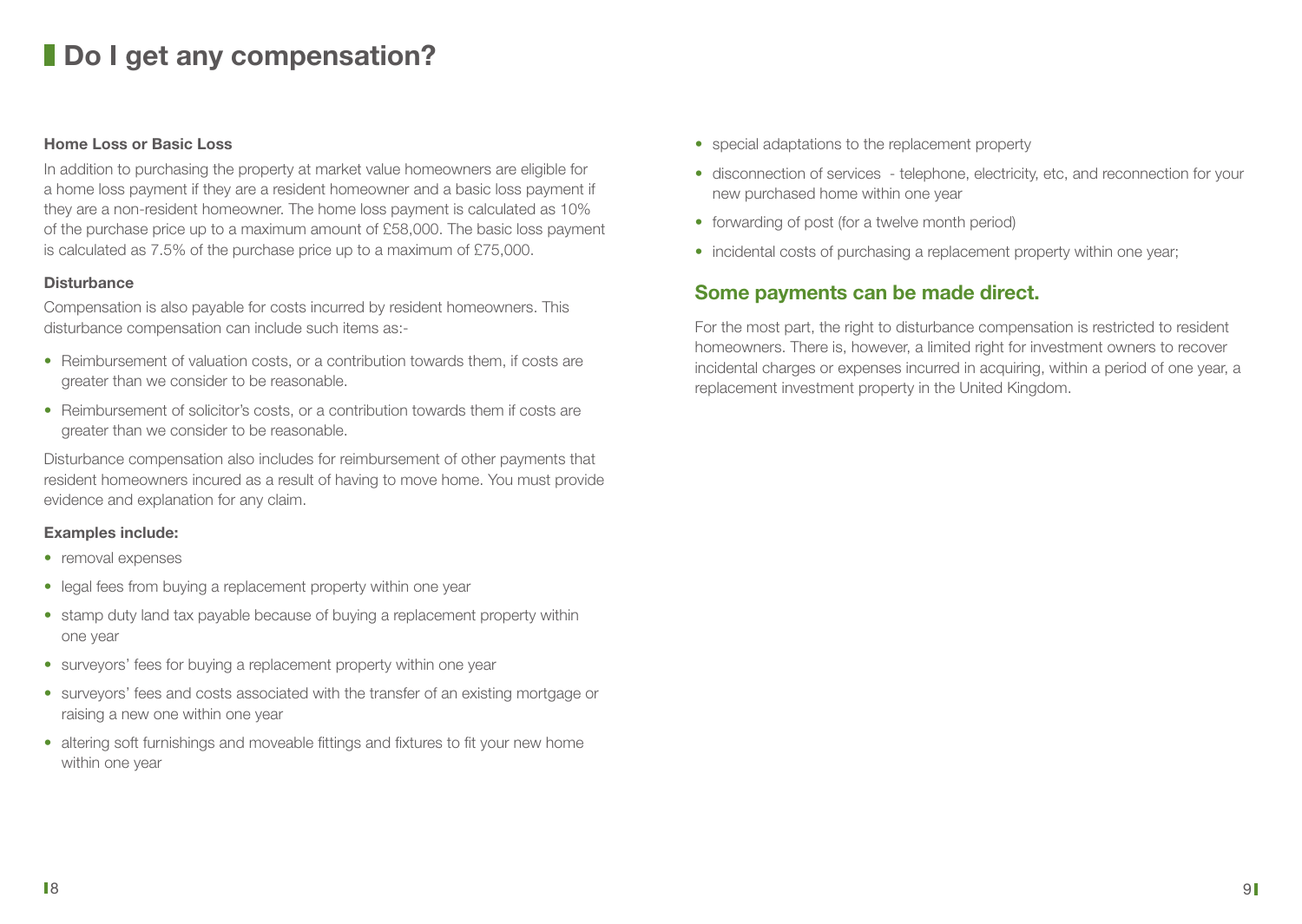## **I** Is there anything else I should know?

**If you wish to go forward with selling your property to the council, there are other things you need to know, including:**

- **Fixtures and fittings:** You will be asked to complete a questionnaire at the start of the conveyancing process to itemise all the fixtures and fittings at the property; this will be assumed to be part of the property as sold, and therefore included in the valuation. This does not include furniture and moveable items eg appliances.
- **Buying an alternative home:** If you are buying another home, you will be expected to make all your own arrangements unless you are vulnerable, in which case we will offer you an appropriate level of assistance. You can claim back reasonable incidental costs of buying another property.
- **Preparing for completion:** As the legal process comes to an end, a date for the purchase to complete will be agreed between your solicitor and the solicitor for the council. You will need to arrange removals. The council can provide information about removals companies that it uses, but cannot offer a recommendation. You can claim reasonable costs. Everything will need to be removed, including all furniture, appliances and the contents of cupboards. The council cannot reuse furniture, but there are charities and projects that may collect it from you. A council officer will visit on an agreed date, which may be your moving date, to confirm that the property is empty. The officer will then authorise the council's solicitors to complete the purchase. Arrangements will also be agreed for you to pay any service charges outstanding on your account.

You will also need to contact all the utility companies (services) who you deal with to let them know you are moving and to give them meter readings. The last thing is to hand over the keys. This will either be at a specified council office, or to the inspecting officer.